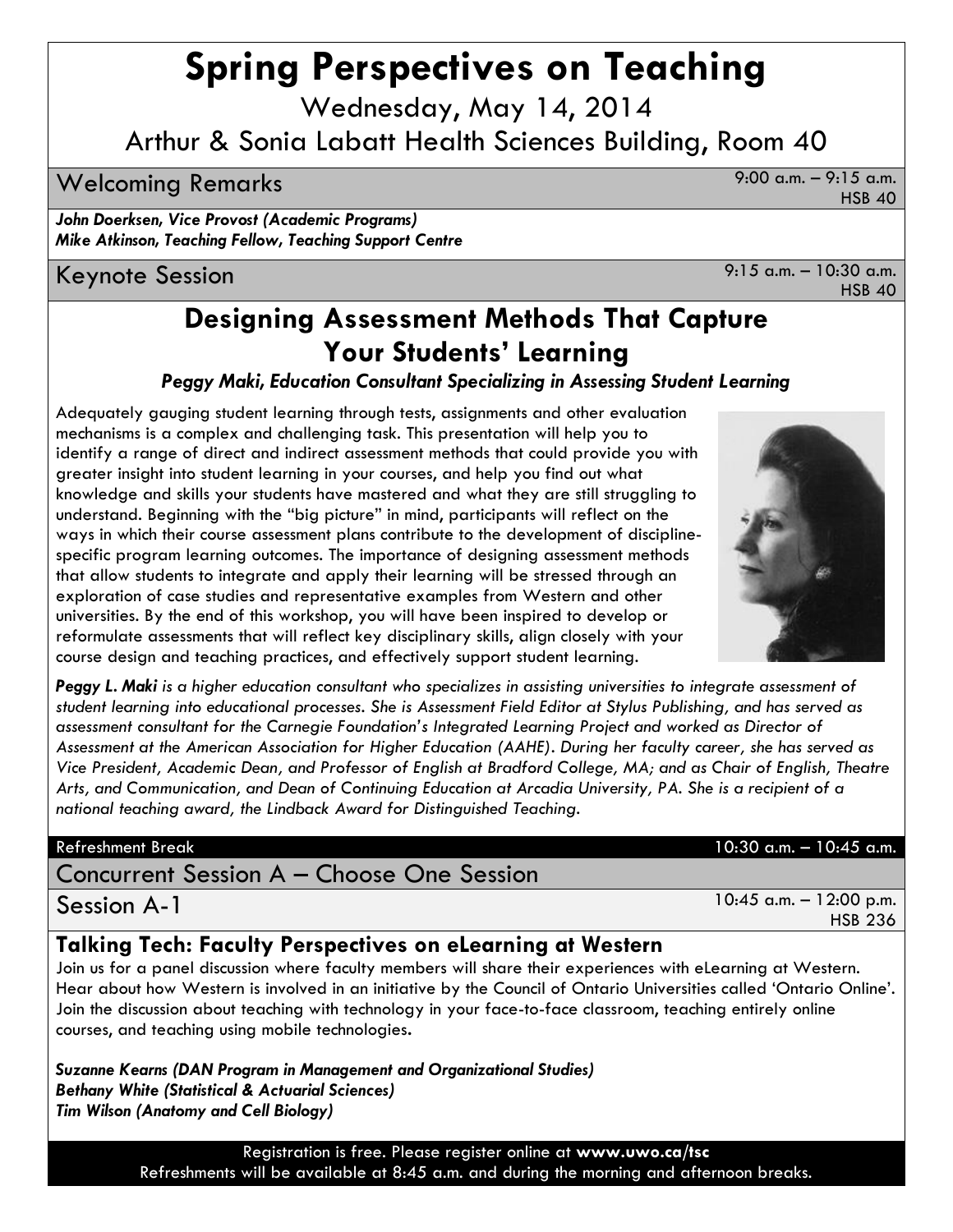#### 10:45 a.m. – 12:00 p.m. HSB 240

# **The (Marking) Key to Success: Using Rubrics in the University Context**

Join us for a panel session that will explore the use of rubrics to guide students' efforts and improve the quality and efficiency of evaluation practices in the University context. Panelists will share strategies for developing effective rubrics, discuss the impact of rubrics on student motivation and learning, and offer solutions for common challenges associated with the use of rubrics in evaluation.

*Joe Compeau (Ivey Business School) Peter Ferguson (Political Science) Miranda Green-Barteet (Women's Studies & English and Writing Studies) Natasha Patrito Hannon (Teaching Support Centre)*

# Concurrent Session B – Choose One Session

1:00 p.m. – 2:15 p.m. HSB 40

### Session B-1

## **Changing the Culture of Grading**

Today's undergraduate students tend to be fiercely grade-oriented and the significance of high grades is continuously reinforced in university classrooms across Faculties. How can we effectively challenge current grading practices in order to better support and promote student learning? Join this panel to hear more about how faculty members are motivating students, and applying innovative grading schemes in their classes.

*Peggy Maki (Keynote Speaker) Jay Loftus (Schulich Medicine and Dentistry) Mark McDayter (English and Writing Studies) Lindi Wahl (Applied Mathematics) Anita Woods (Physiology and Pharmacology)*

# Session B-2

1:00 p.m. – 2:15 p.m. HSB 240

HSB 40

# **Building Successful Faculty-TA Partnerships**

Join us for a panel discussion to explore unique faculty-TA partnerships. Using the Lead TA Program as an example, panelists will share their strategies on creating and fostering a collaborative teaching team with graduate students. Participants will have ample opportunity to ask questions during this session.

*Andrew Johnson & Leichelle Little (Health Sciences) Catherine Nolan & Jennifer Hutchison (Don Wright Faculty of Music)*

#### Refreshment Break 2:15 p.m. – 2:30 p.m.

Plenary Session 2:30 p.m. – 4:00 p.m.

# **The Future of Higher Education**

*Moderator: Mike Atkinson (Teaching Support Centre) Panelists:*

*David Bentley (English and Writing Studies) Amanda Grzyb (Information and Media Studies)*

### *Tom Haffie (Biology)*

Where is Higher Education headed? What are the trends we should be looking at for the next decade or so? The panelists, all teaching award winners, will touch on topics ranging from government research funding decisions to the intersection of complexity science and education. We will also invite you to share your own views on this topic in real time using Twitter.

# Session A-2

Break 12:00 p.m. – 1:00 p.m.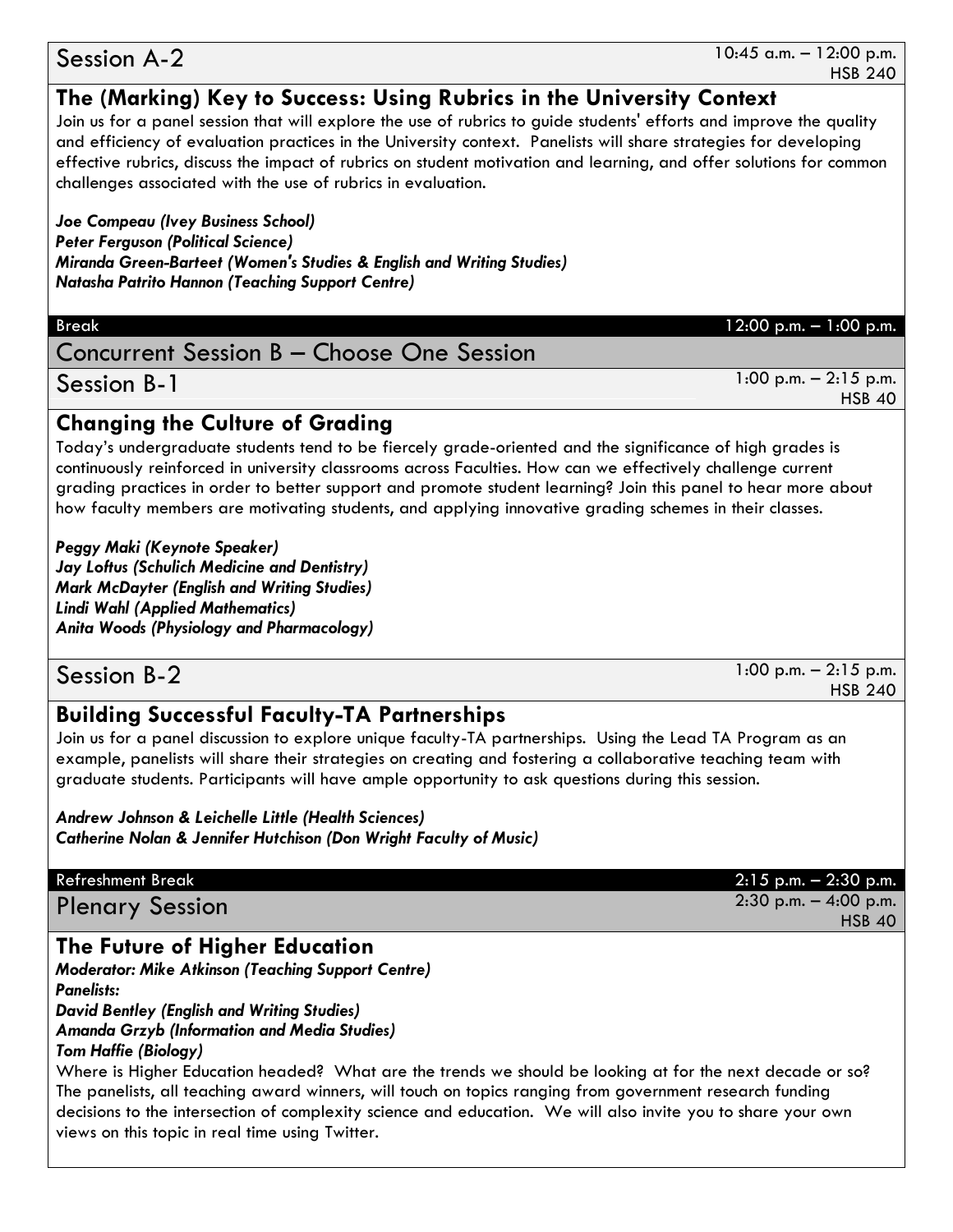# **TSC Coming Events**